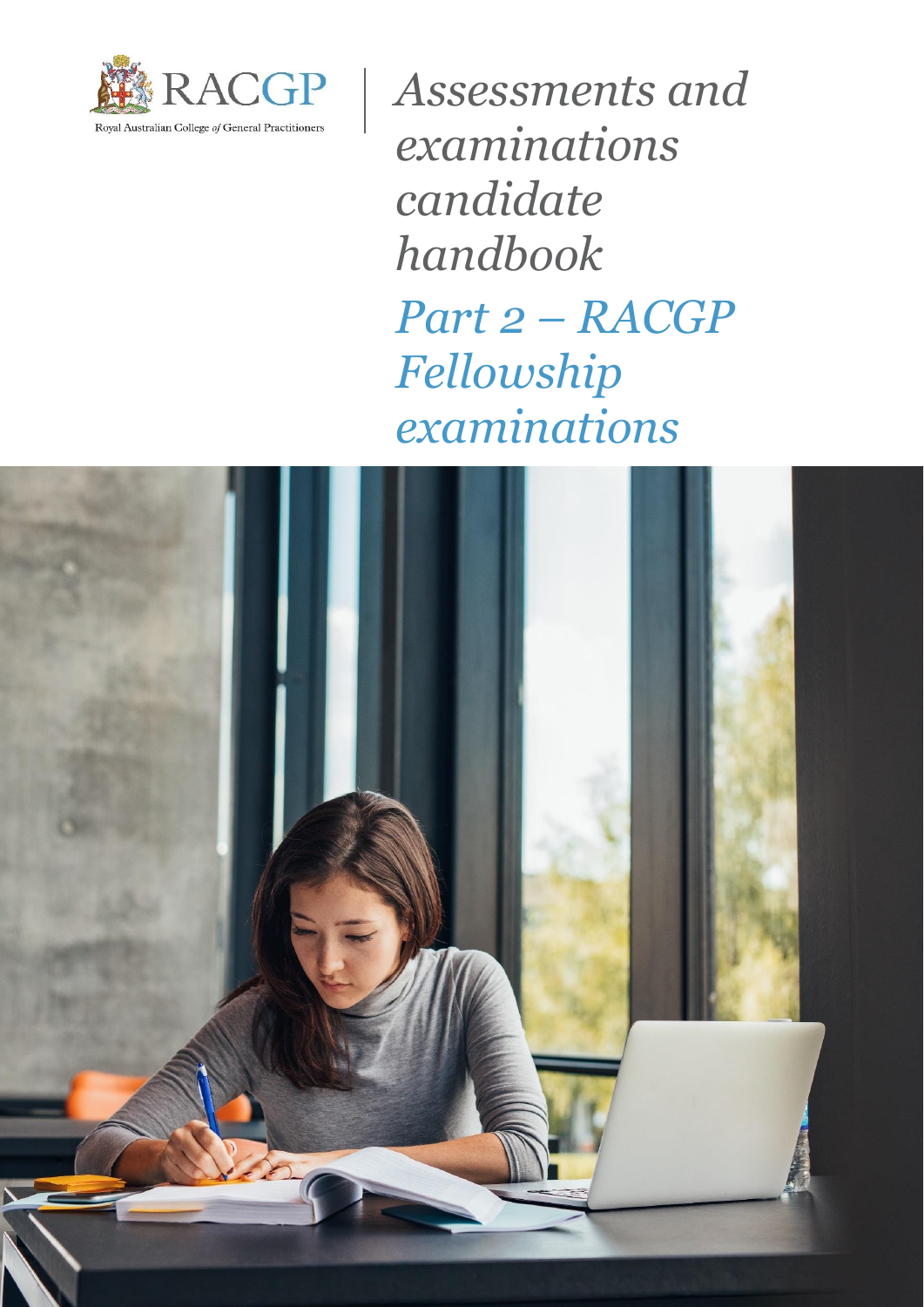### **Assessments and examinations candidate handbook Part 2 – RACGP Fellowship examinations Disclaimer**

The information set out in this publication is current at the date of first publication and is intended for use as a guide of a general nature only and may or may not be relevant to particular patients or circumstances. Nor is this publication exhaustive of the subject matter. Persons implementing any recommendations contained in this publication must exercise their own independent skill or judgement or seek appropriate professional advice relevant to their own particular circumstances when so doing. Compliance with any recommendations cannot of itself guarantee discharge of the duty of care owed to patients and others coming into contact with the health professional and the premises from which the health professional operates.

Accordingly, The Royal Australian College of General Practitioners Ltd (RACGP) and its employees and agents shall have no liability (including without limitation liability by reason of negligence) to any users of the information contained in this publication for any loss or damage (consequential or otherwise), cost or expense incurred or arising by reason of any person using or relying on the information contained in this publication and whether caused by reason of any error, negligent act, omission or misrepresentation in the information.

This is a living document and printed copies may therefore not be the most accurate and up to date.

#### **Recommended citation**

The Royal Australian College of General Practitioners. Assessments and examinations candidate handbook, Part 2 – RACGP Fellowship examinations. East Melbourne, Vic: RACGP, 2022.

The Royal Australian College of General Practitioners Ltd 100 Wellington Parade East Melbourne, Victoria 3002

Tel 03 8699 0414 Fax 03 8699 0400 www.racgp.org.au

ABN: 34 000 223 807

© The Royal Australian College of General Practitioners 2022

This resource is provided under licence by the RACGP. Full terms are available at www.racgp.org.au/usage/licence. In summary, you must not edit or adapt it or use it for any commercial purposes. You must acknowledge the RACGP as the owner.

*We acknowledge the Traditional Custodians of the lands and seas on which we work and live, and pay our respects to Elders, past, present and future.*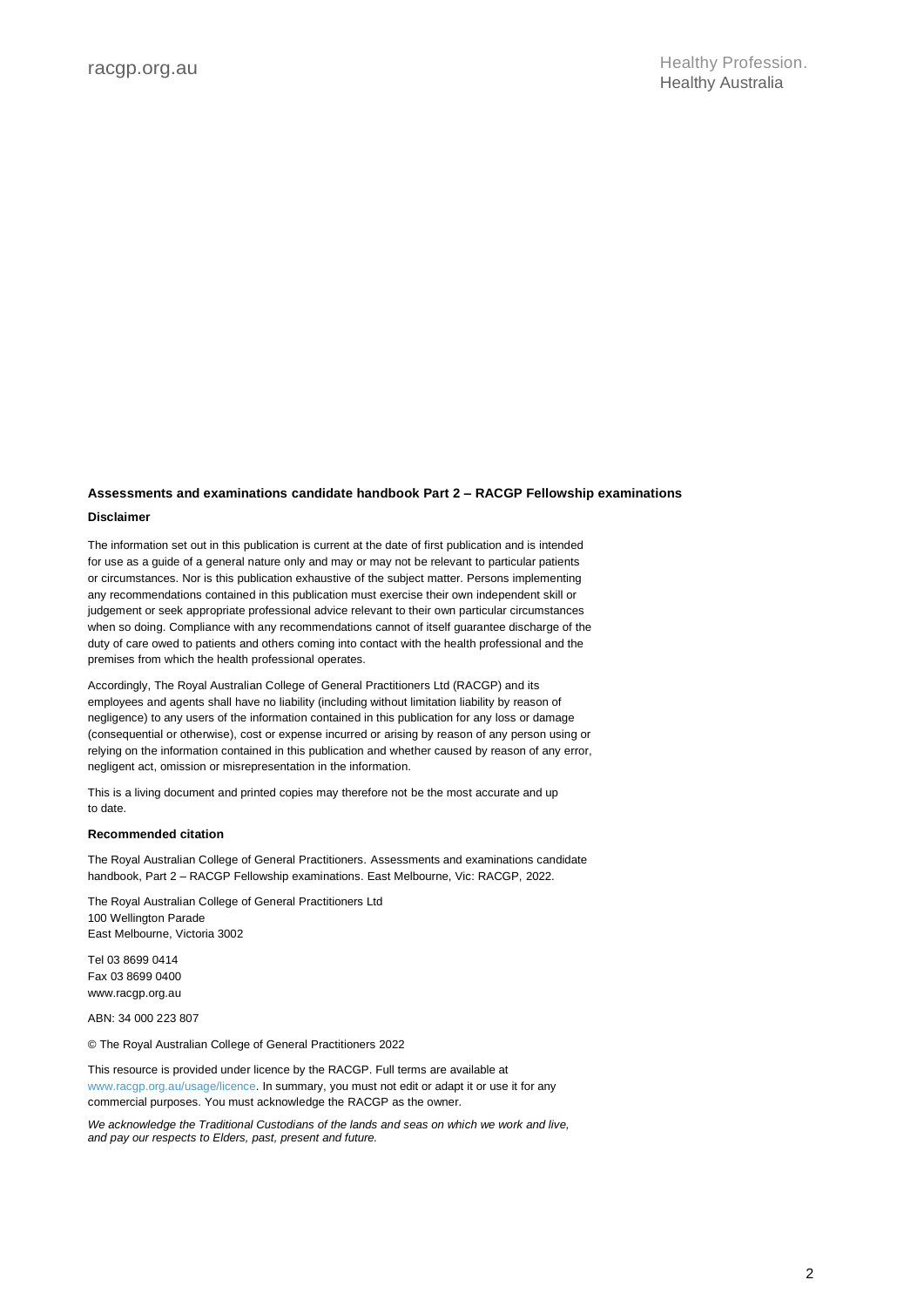# *Table of Contents*

| Introduction                          | 1              |
|---------------------------------------|----------------|
| 1. Enrolling in the examinations      | 1              |
| 2. Special Arrangements               | $\overline{2}$ |
| 3. Withdrawing from an assessment     | $\overline{2}$ |
| 4. Sitting the examinations           | $\overline{4}$ |
| 5. Incidents                          | 6              |
| 6. Post-assessment                    | 7              |
| 7. Exam eligibility and exam attempts | 8              |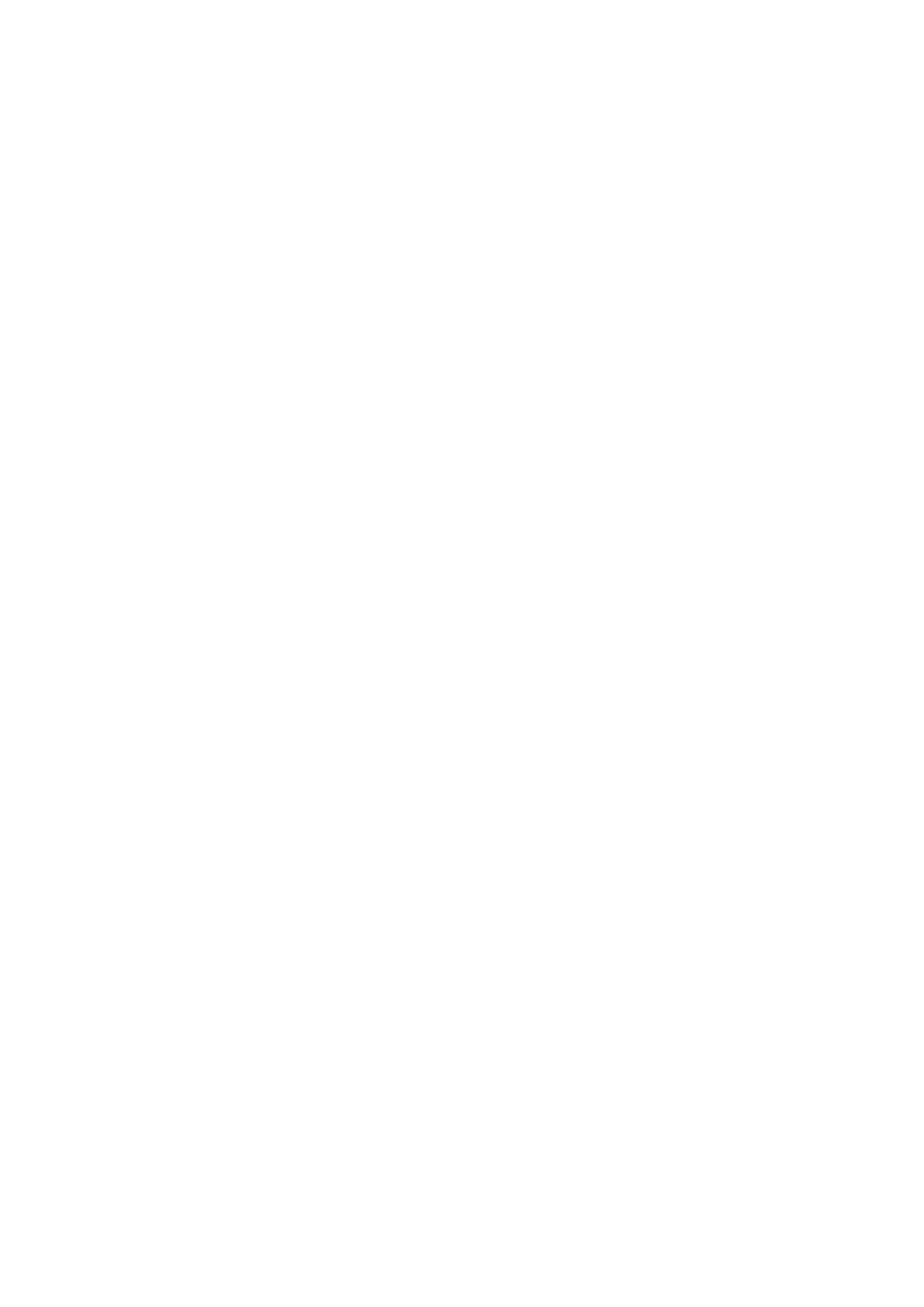# *Part 2 – RACGP Fellowship examinations*

# <span id="page-4-0"></span>**Introduction**

The RACGP Fellowship Examinations consist of three exams:

- 1. **Applied Knowledge Test (AKT)** a multiple choice format test
- 2. **Key Feature Program (KFP)**  a combination of multiple choice and short answer format test
- 3. **Clinical Competency Exam)** a real-time assessment of the candidate by multiple examiners across multiple clinical scenarios.

The RACGP Fellowship Examinations assess a candidate's competency for unsupervised general practice anywhere in Australia. Each exam segment has a unique and targeted approach to assessing a candidate's knowledge and ability.

For further information on each examination, including format, preparation, development, standard setting and results, refer to the RACGP *[Examinations Guide](https://www.racgp.org.au/education/registrars/fracgp-exams/exam-support-program-resources/examination-guide)*.

# <span id="page-4-1"></span>1. Enrolling in the examinations

Enrolment for the RACGP Fellowship Examinations can be completed at the [RACGP website.](https://www.racgp.org.au/education/registrars/fracgp-exams/exam-enrolment-instructions) Details of examination dates, enrolment dates, venues and fees are also available at the [RACGP website.](https://www.racgp.org.au/education/registrars/fracgp-exams/exam-enrolment-instructions)

Examination enrolment fees are payable by credit card or Paypal, and payment is processed immediately at the time of enrolment. Upon successful completion of enrolment, the candidate will receive a confirmation email with detailed information about that enrolment.

If a candidate's credit card is not charged/debited and the confirmation email is not received, candidates should not assume they are enrolled and should contact the RACGP immediately to confirm the status of their enrolment. Only candidates with a valid enrolment will be permitted to sit an examination.

# 1.1 Financial hardship

Candidates are encouraged to enrol into an examination as soon as possible after enrolments open, and to not wait until the end of the enrolment period. Any candidate experiencing financial hardship may make a request for an alternative payment arrangement by submitting an *[Application for Special Consideration for Financial Hardship](https://www.racgp.org.au/FSDEDEV/media/documents/Education/IMGs/PEP-Application-for-Special-Consideration.pdf)* via email to [examinations@racgp.org.au.](mailto:examinations@racgp.org.au)

# 1.2 Venue Allocation

When candidates submit their enrolment, they are asked to select their home or practice as their preferred address. Candidates are allocated to their closest available exam venue based on venue capacity and their preferred address.

If the closest exam venue is oversubscribed, candidates will be allocated to the next closest centre.

If a candidate's address changes after enrolling, they must notify the RACGP as soon as possible.

Candidates are advised not to make any travel arrangements until their venue location has been confirmed.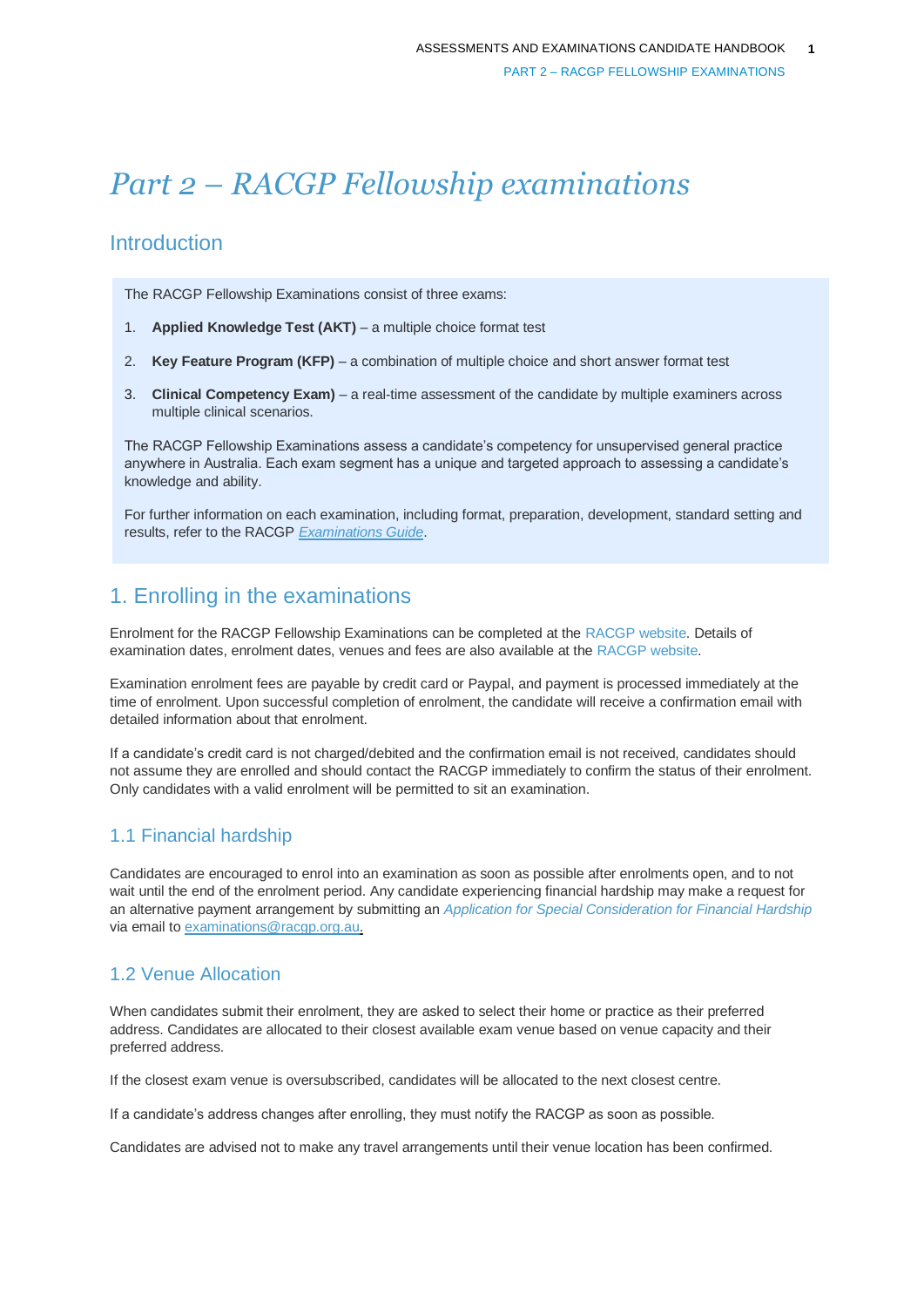- **For the AKT and KFP:** candidates will receive confirmation of their specific venue location approximately four weeks prior to the date of the exam in which they are enrolled.
- **For the Clinical Examination:** candidates will receive confirmation of the city their exam will be held in approximately four weeks prior to the exam.

All candidates are advised to carefully plan their travel to and from exam venues and consider the impact of fatigue and stress on safe travel. If appropriate to the situation, it is recommended that candidates consider overnight accommodation close to their allocated venue.

# 1.3 Sitting the AKT or KFP on an alternative day

Candidates who cannot present for the AKT and/or KFP on the scheduled examination dates for religious reasons may submit a *[Special Arrangements](https://www.racgp.org.au/FSDEDEV/media/documents/RACGP/Policies/Fellowship/Fellowship%20forms/Special-Arrangements-Application-Form.pdf) Application Form* via email to [examinations@racgp.org.au](mailto:examinations@racgp.org.au) to undertake the examination/s on an alternative day. For further guidance, please refer to the *[RACGP Assessments and](https://www.racgp.org.au/education/registrars/fellowship-pathways/policy-framework/policies/special-arrangements)  [Examinations Special Arrangements Policy](https://www.racgp.org.au/education/registrars/fellowship-pathways/policy-framework/policies/special-arrangements)* and the *[RACGP Assessments and Examinations Special](https://www.racgp.org.au/education/registrars/fellowship-pathways/policy-framework/guidance-documents/racgp-examinations-special-arrangements)  [Arrangements Guidance Document.](https://www.racgp.org.au/education/registrars/fellowship-pathways/policy-framework/guidance-documents/racgp-examinations-special-arrangements)*

Candidates approved to undertake their examination/s on an alternative day are required to complete a [Statutory](https://www.ag.gov.au/Publications/Statutory-declarations/Documents/commonwealth-statutory-declaration-form.pdf)  [Declaration](https://www.ag.gov.au/Publications/Statutory-declarations/Documents/commonwealth-statutory-declaration-form.pdf) stating they will not divulge or discuss the content of the examination with any other party before all other candidates have completed the examination*.* This declaration must be signed and witnessed as per [List of](https://www.ag.gov.au/Publications/Statutory-declarations/Pages/List-of-authorised-witnesses.aspx)  [Authorised Witnesses](https://www.ag.gov.au/Publications/Statutory-declarations/Pages/List-of-authorised-witnesses.aspx) advice from the Department of the Attorney-General. Any breach of this declaration will be investigated in line with the *[Academic Misconduct Policy.](https://www.racgp.org.au/education/registrars/fellowship-pathways/policy-framework/policies/educational-misconduct)*

Candidates approved to undertake their examination/s on an alternative day may be required to pay fees, in addition to the standard enrolment fee, to cover the costs associated with delivering the examination in the customised conditions.

## 1.4 Personal Information

The RACGP will collect and may distribute your personal information as deemed reasonably necessary. It may be necessary to disclose personal information to bodies such as the Commonwealth Department of Health, the Australian Health Practitioner Regulation Agency (AHPRA), Medicare, Training Organisations or other bodies.

Further information concerning the collection or distribution of personal information is available via the RACGP *[Privacy Policy](https://www.racgp.org.au/privacy-policy)*.

# <span id="page-5-0"></span>2. Special Arrangements

Candidates affected by circumstances beyond their control may request special arrangements in the delivery of an examination in which they are enrolled, by submitting a *[Special Arrangements Application Form](https://www.racgp.org.au/FSDEDEV/media/documents/RACGP/Policies/Fellowship/Fellowship%20forms/Special-Arrangements-Application-Form.pdf)*. Granted requests for special arrangements apply to the individual examination/s to which the application relates. Special arrangements cannot be transferred to another examination or semester; candidates are required to submit new applications for these.

For further guidance, please refer to the *[RACGP Assessments and Examinations Special Arrangements Policy,](https://www.racgp.org.au/education/registrars/fellowship-pathways/policy-framework/policies/special-arrangements)*  the *[RACGP Assessments and Examinations Special Arrangements Guidance Document,](https://www.racgp.org.au/education/registrars/fellowship-pathways/policy-framework/guidance-documents/racgp-examinations-special-arrangements)* and the *[Provisions and](https://www.racgp.org.au/education/registrars/fellowship-pathways/policy-framework/guidance-documents/provisions-and-procedures-for-nursing)  [procedures for nursing breaks during RACGP Assessments and Examinations.](https://www.racgp.org.au/education/registrars/fellowship-pathways/policy-framework/guidance-documents/provisions-and-procedures-for-nursing)*

# <span id="page-5-1"></span>3. Withdrawing from an examination

The RACGP understands that candidates may need to withdraw from an examination in which they are enrolled. To withdraw from an examination, candidates must email [examinations@racgp.org.au.](mailto:examinations@racgp.org.au)

A candidate will be withdrawn from an examination if they no longer meet the examination eligibility requirements – for example, because they have lost their Australian medical registration. Candidates must disclose all changes to their medical registration including any restrictions, conditions, suspensions and/or undertakings on their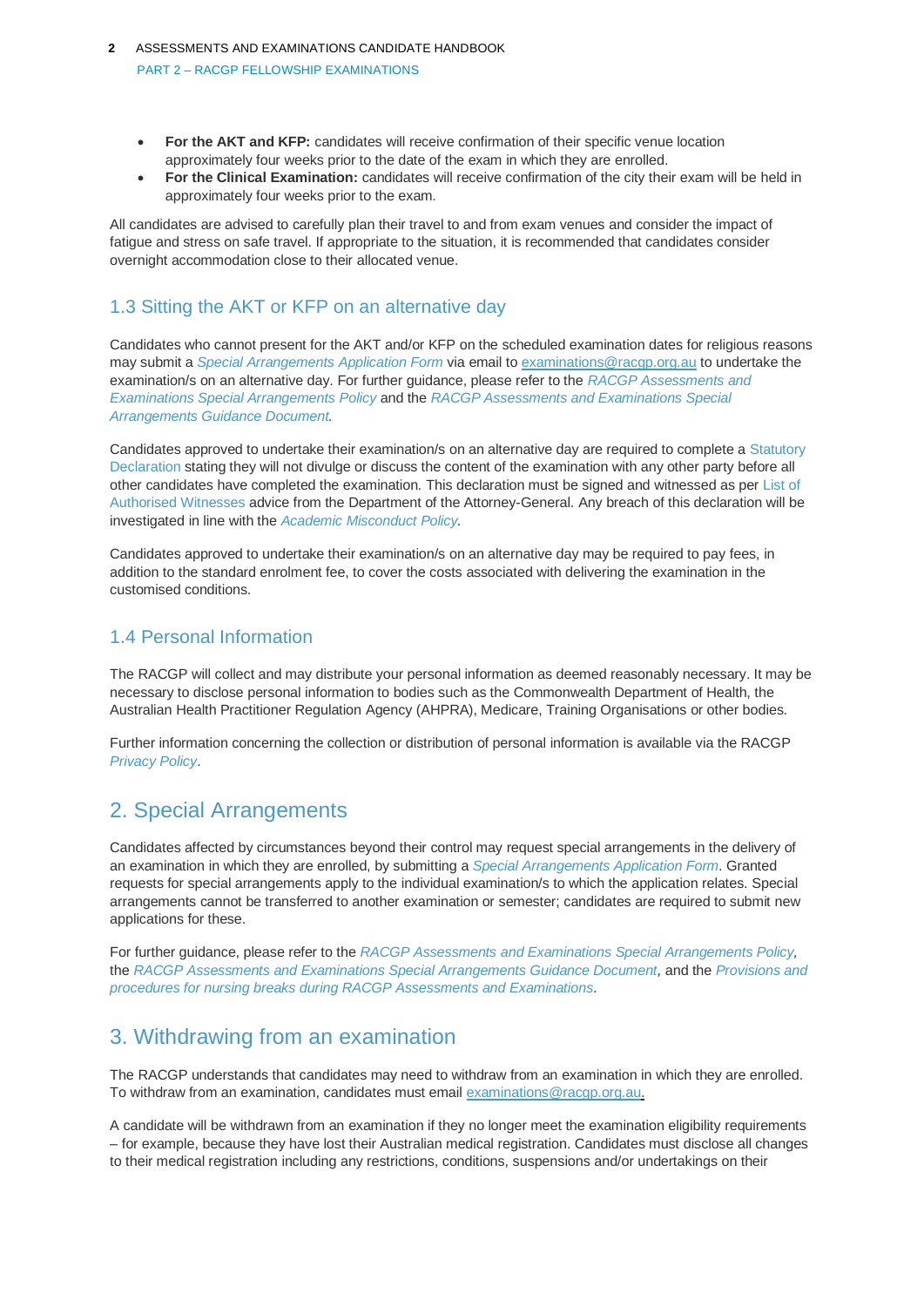practice to the RACGP. Failure to do so will be investigated in line with the *[Academic Misconduct Policy.](https://www.racgp.org.au/education/registrars/fellowship-pathways/policy-framework/policies/educational-misconduct)* Candidates must disclose changes to their medical registration via email to [education@racgp.org.au.](file:///C:/Users/Isla.Mapleson/AppData/Local/Hewlett-Packard/HP%20TRIM/TEMP/HPTRIM.21464/education@racgp.org.au)

### 3.1 Withdrawal fees

Enrolment fees cannot be transferred to a subsequent sitting of an examination. Withdrawal fees may apply if a candidate withdraws from an examination. Enrolment fees will be refunded according to the following schedule:

| Withdrawal fee schedule                                                                           |            |  |
|---------------------------------------------------------------------------------------------------|------------|--|
| Date request for withdrawal is received                                                           | Fee refund |  |
| At least 20 business days before the scheduled exam date Enrolment fee minus \$100 withdrawal fee |            |  |
| Less than 20 business days before the scheduled exam<br>date                                      | No refund  |  |

For withdrawals within the last 48 hours before the scheduled exam date, a candidate may apply for a special exemption to the refund schedule above on the grounds on extenuating and unforeseen circumstances. The RACGP determines the special exemption application and refund amount on a case-by-case basis. Factors such as cost already incurred by the RACGP will be taken into consideration when determining this amount and for some applications a partial refund may be provided. A candidate may apply for special exemption by submitting the *[Special Exemption Application Form](https://www.racgp.org.au/FSDEDEV/media/documents/RACGP/Policies/Fellowship/Fellowship%20forms/special-exemption-application-form.pdf)* to [education.appeals@racgp.org.au.](mailto:education.appeals@racgp.org.au)

Extenuating and unforeseen circumstances are considered on a case by case basis, but must relate to circumstances which were unforeseen, outside the candidate's control and which can be shown to have a direct and significant impact on the candidate's ability to sit the scheduled exam, including:

- i. ill-health (other than minor illnesses) with valid certificates;
- ii. carer's leave with valid certificates;
- iii. bereavement;
- iv. acute adverse life circumstances
- v. hospitalisation;
- vi. Australian Defence Force deployment leave;
- vii. Other circumstances involving significant changes to a participant's circumstances.

Please see clause 4.9 below for the consequences of non-attendance at an exam without a sanctioned withdrawal from that exam.

# 3.2 Candidates unsuccessful in the AKT and/or KFP and enrolled in the Clinical **Examination**

Clinical Examination candidates requires a pass in both the AKT and KFP prior to sitting their clinical exam.

Candidates who enrol in all three Fellowship examinations in the same semester but fail the AKT and/or KFP will be withdrawn from the CCE and refunded the full enrolment fee following the publication of the prerequisite exam results.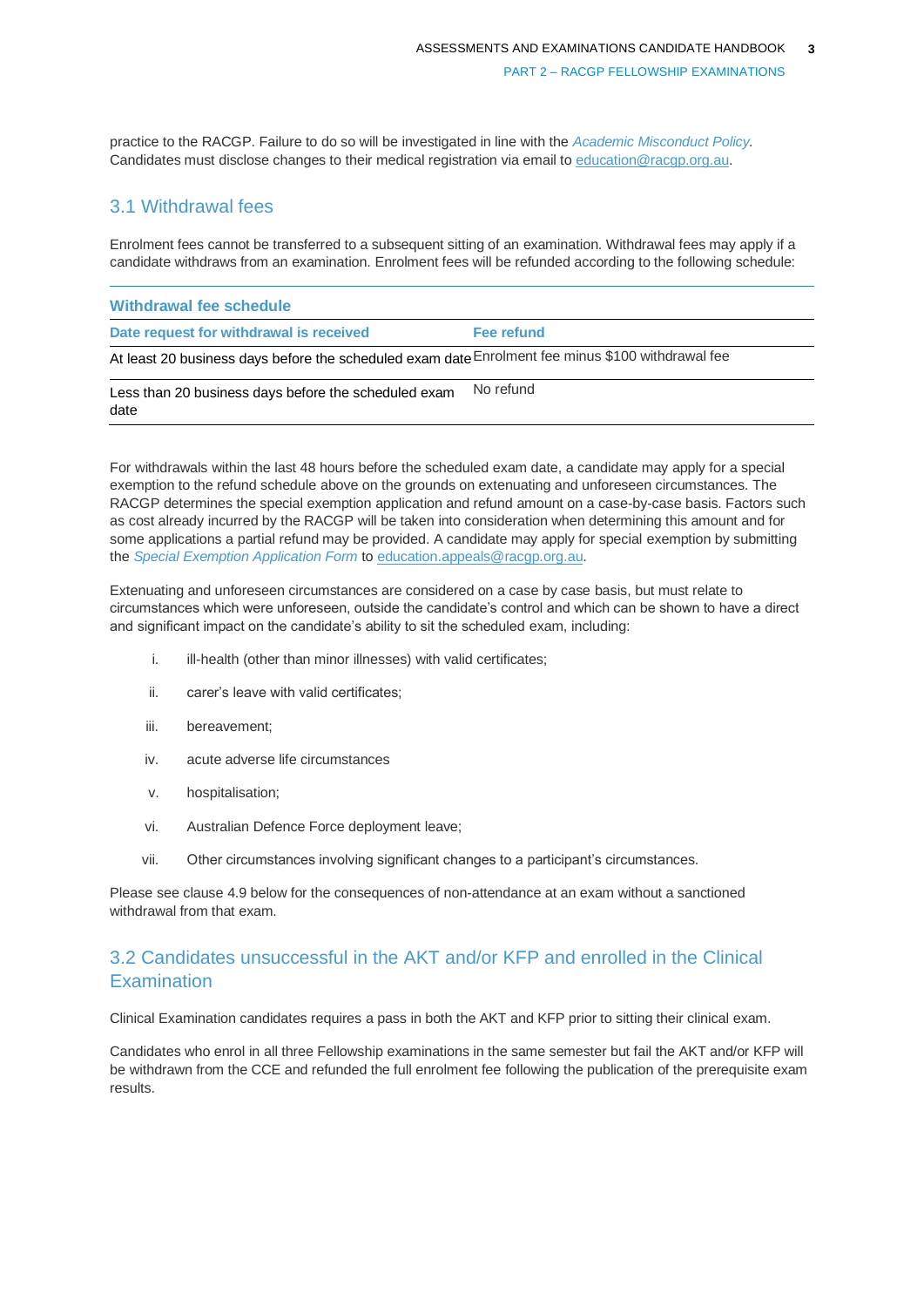# <span id="page-7-0"></span>4. Sitting the examinations

### 4.1 Presumption of fitness to sit

Candidates who present at an examination are presumed fit to sit the examination. Marks are based solely on the performance of the candidate in the examination, and cannot be changed based on personal circumstances surrounding the examination.

If a candidate is unwell, or faces any other extenuating and unforeseen circumstances that prevent them from presenting to an examination or from performing in an examination to the best of their ability, they must notify the RACGP via email to [examinations@racgp.org.au](mailto:examinations@racgp.org.au) as soon as possible to discuss late withdrawal options available to them.

If a candidate suddenly becomes ill during an examination, they must notify exam staff immediately to discuss options available to them.

**Note:** Presumption of fitness to sit applies to **all** candidates, regardless of any approved applications for special arrangements within an examination sitting.

### 4.2 Presenting for an examination

On the day of the examination, it is important that candidates adhere to the following rules to ensure that delivery of the examination runs smoothly, that no candidates are disadvantaged, and to protect the integrity of the examination environment. Carefully read the information and ensure you understand what is expected of you. If you require any clarification, please contact the RACGP.

#### 1. **Registration**:

For the AKT and KFP, it is recommended that candidates present for the examination 60 minutes prior to the scheduled examination commencement time. Registrations close 30 minutes prior to the scheduled examination commencement time. Candidates who arrive after this time will not be permitted entry into the examination and their attempt will be forfeited.

For the CCE, candidates must log into the examination via the appropriate link 30 minutes prior to the scheduled commencement time.

Candidates who present for the examination after this time will not be permitted to sit the examination and their attempt will be forfeited.

The RACGP does not accept bad weather or traffic experienced on the way to the exam venue as valid reasons for late arrival. Candidates are therefore encouraged to plan ahead and ensure they are early for the examination.

- 2. Candidates must present primary current proof of identity to exam staff when presenting for the examination. A primary proof of identity should be an original document and include a photograph. Accepted forms of proof of identity include:
	- a. current Australian or foreign passport
	- b. current Australian driver's license (with photograph)
	- c. proof of age or identity card issued by an Australian state or territory
	- d. current Australian student identity card (with photograph)
	- e. any other current Australian entitlement or identity card, issued by the Australian Government or a state or territory government, that includes a photograph of the candidate.

If a candidate's proof of identity is in a different name to the name registered with the RACGP, contact [examinations@racgp.org.au](mailto:examinations@racgp.org.au) at least 48 hours in advance of the examination date. Candidates will be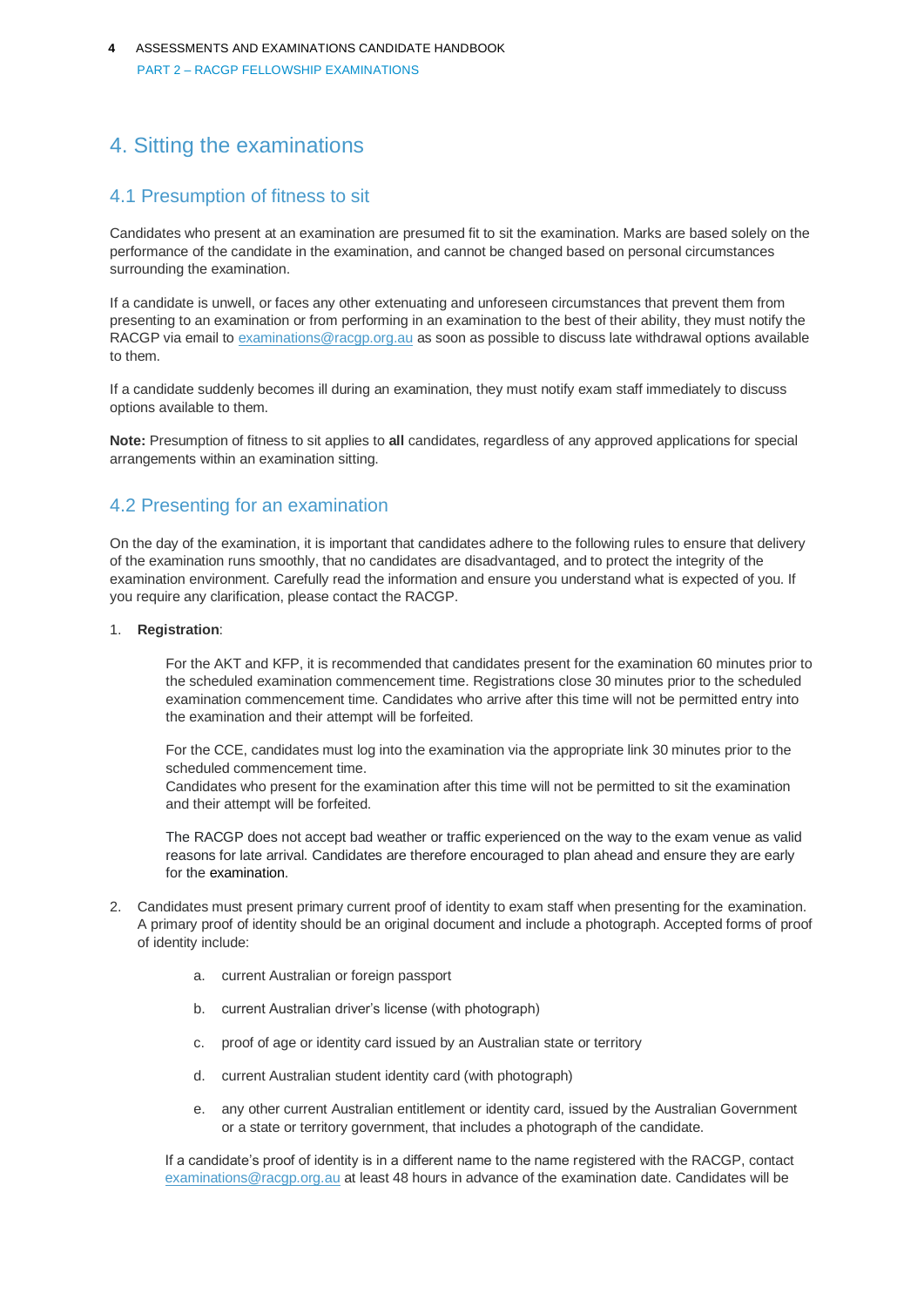required to provide evidence to support their name discrepancy, and this must be approved prior to the examination day.

3. **Personal items:** For the AKT and KFP, candidates must present all mobile phones and other personal belongings at the point of registration. These personal belongings will be securely stored by exam staff until the examination concludes and candidates are released from the examination. Candidates may be asked to pat themselves down (eg along the arms, legs and waistline) to show that there is nothing hidden on their body. Candidates may also be asked to empty any pockets for the purposes of allowing exam staff to verify that nothing is in them. Failure to comply with these requests may be investigated in line with the *[Academic Misconduct Policy.](https://www.racgp.org.au/education/registrars/fellowship-pathways/policy-framework/policies/academic-misconduct)*

### 4.3 Items permitted in the examinations

For the AKT and KFP:

- Up to two clear, colourless water bottles.
- Earplugs; however, candidates must ensure they can hear announcements made by exam staff.

### 4.4 Items not permitted in the examinations

Candidates must not bring the following items into the AKT, KFP or CCE (face to face) exam room:

- Pens (these are provided by the RACGP in all examinations)
- Watches of any type or description
- Writing paper, notes, books and notebooks, computers, calculators or any recording or electronic devices
- Food or beverages other than water (unless special arrangements have been granted)
- Any other personal belongings.

CCE candidates completing the remote/ online portion of their exam may use a pen and blank paper for note taking and may have their phone with them on silent in case contact with the College is required.

Candidates who bring a prohibited item into the exam room will be investigated in line with the *[Academic](https://www.racgp.org.au/education/registrars/fellowship-pathways/policy-framework/policies/academic-misconduct)  [Misconduct Policy.](https://www.racgp.org.au/education/registrars/fellowship-pathways/policy-framework/policies/academic-misconduct)*

# 4.5 Note-taking during the examinations

At RACGP arranged venues:

- Candidates will be provided with paper to take notes during the examination.
- Candidates must leave all paper in the exam venue after completing the examination.

For remote examinations:

- Candidates may bring their own blank paper and pen into the examination.
- Notes must be torn up at the end of each exam case.

Candidates who fail to comply with these rules will be investigated in line with the *[Academic Misconduct Policy.](https://www.racgp.org.au/education/registrars/fellowship-pathways/policy-framework/policies/academic-misconduct)*

### 4.6 Exam conduct

Candidates must obey all instructions on exam materials or given by exam staff.

- During an examination, candidates **must not**:
- smoke in the venue
- disturb any other candidate (eg mumbling, talking)
- communicate with or help any other candidate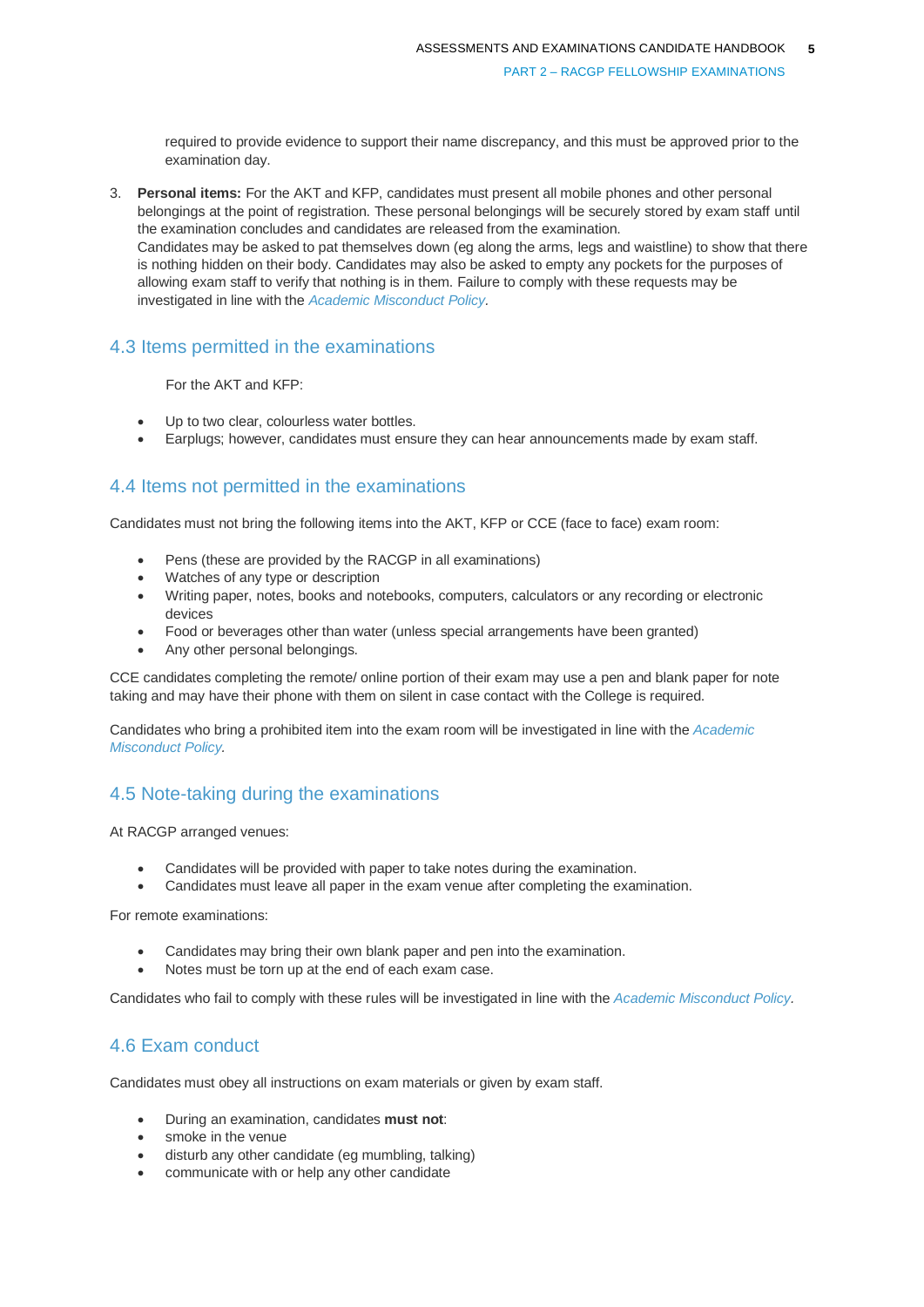- accept assistance from any other candidate or person in the room
- look at another candidate's computer screen or exam paper for any purpose
- permit any other candidate to read or copy from their computer screen or exam paper
- disturb the examination proceedings in any other way.

### 4.7 Leaving the exam room

If a candidate needs to leave the room during an examination, they must be escorted by an invigilator/supervisor or examiner. Candidates will not be re-admitted into the exam room, unless an invigilator supervises the candidates during the period of absence from the exam room.

During the AKT and KFP, candidates must not leave the exam room during the first 30 minutes or the last 15 minutes of the exam.

# 4.8 Exam confidentiality

All RACGP exam materials are confidential. Candidates are required to maintain exam confidentiality, and to not disclose confidential information, including details of exam questions and cases even after sitting the examination and the release of results.

By enrolling in an examination, candidates agree to the following rules:

- To not disclose confidential RACGP exam material with any peers, colleagues, external groups, companies or entities
- To not disclose confidential RACGP exam material on any social media platform

Any breach of these rules will be investigated in line with the *[Academic Misconduct Policy.](https://www.racgp.org.au/education/registrars/fellowship-pathways/policy-framework/policies/academic-misconduct)*

### 4.9 Non-attendance at the exam

As per the *[Fellowship Exam Attempts Policy,](https://www.racgp.org.au/education/registrars/fellowship-pathways/policy-framework/policies/fellowship-exam-attempts)* candidates are permitted to enrol in Fellowship examinations in up to six semesters over a maximum of three years, subject to granted periods of leave or suspension. If a candidate does not attend an exam in which they are enrolled (without having their withdrawal from the exam sanctioned by the RACGP), the exam attempt is still recognised. For example, a candidate enrolled and sat the 2019.1 and 2019.2 AKT, and enrolled but did not attend the 2020.1 AKT. The RACGP recognises three attempts at the AKT.

A candidate may apply for a special exemption to have their withdrawal sanctioned by the RACGP, by submitting the *[Special Exemption Application Form](https://www.racgp.org.au/FSDEDEV/media/documents/RACGP/Policies/Fellowship/Fellowship%20forms/special-exemption-application-form.pdf)* to [education.appeals@racgp.org.au.](mailto:education.appeals@racgp.org.au) If granted, their non-attendance at the exam will not be considered as an exam attempt. Applications for special exemption are considered on a case-by-case basis, and granted at the RACGP's discretion.

Regardless of whether the non-attendance at an exam is counted as an exam attempt, if a candidate sat another exam within that same semester their exam candidacy cannot be suspended. To continue the example above, a candidate does not attend the 2020.1 AKT but does go on to sit the 2020.1 KFP. Even if their non-attendance at the 2020.1 AKT was then sanctioned, the RACGP cannot suspend their exam candidacy for the 2020.1 semester. This is because they have sat the KFP in that same semester.

# <span id="page-9-0"></span>5. Incidents

While every effort is made to ensure all examinations run smoothly and without incident, circumstances beyond the control of the RACGP may occasionally arise.

If a candidate has encountered an incident during the examination that they believe has had a significant effect upon their performance in the examination, they are encouraged to advise exam staff at the venue, or to notify the RACGP via email to [examinations@racgp.org.au](mailto:examinations@racgp.org.au) within two business days of the examination. Any incident reported after the deadline of two business days will not be considered.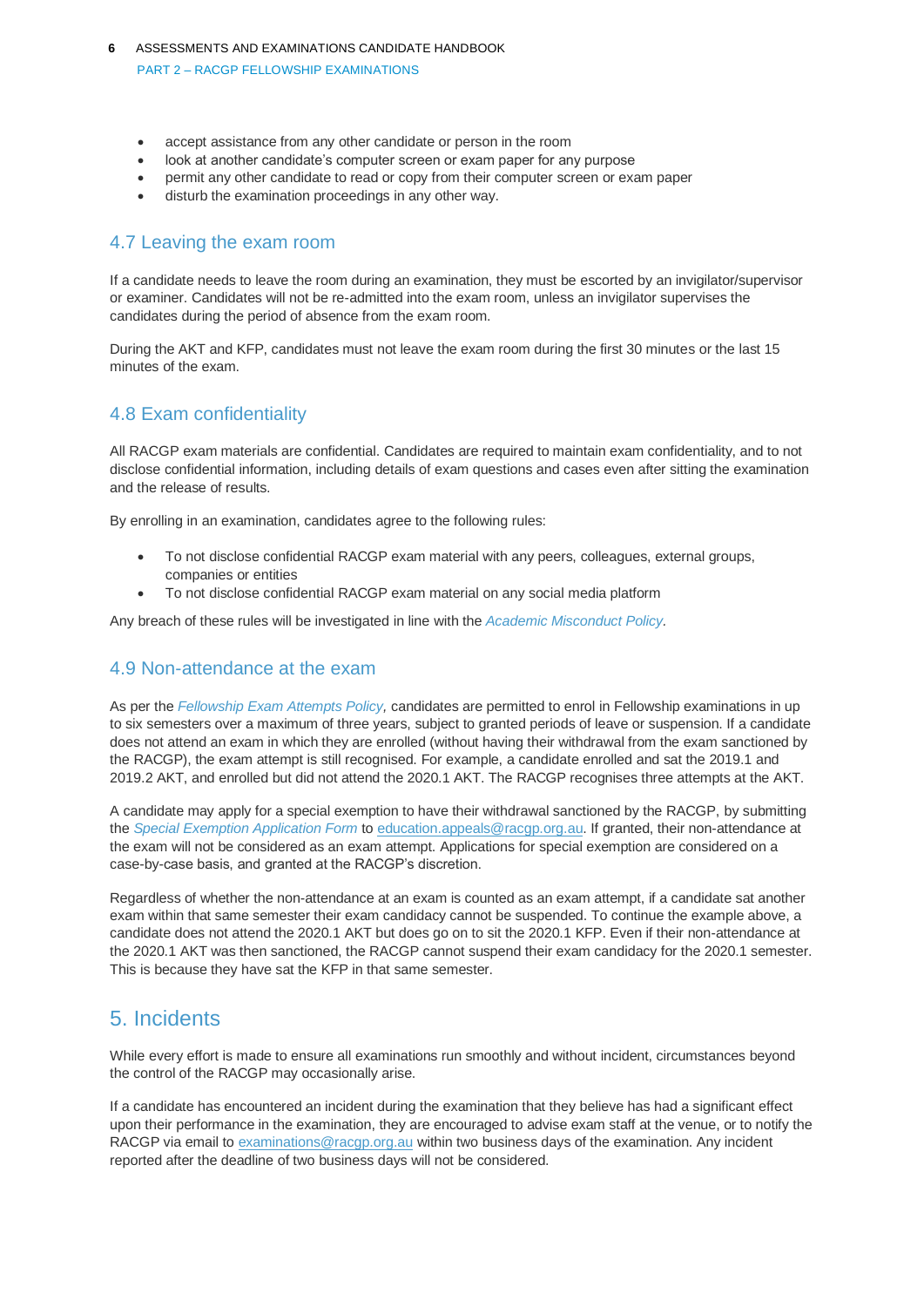# 5.1 Issues that are not considered incidents

Candidates may encounter events during an examination that are not considered incidents caused by RACGP procedural or administrative error, and candidates will not be compensated for the occurrence of these events. Examples include, but are not limited to, the following:

- Exam staff, examiner, standardised patient, or other exam candidate sneezed or coughed during the examination
- Exam staff, examiner or standardised patient accent
- Known disturbance that caused pause during the examination
- Not reading case instructions/details properly and missing vital information
- Technical issues (eg computer glitches) that occurred before the commencement of the examination
- Hospital announcements (MET calls etc) overheard
- Staff member knocked or entered the room
- Recognising an examiner who is known to the candidate Some examiners may be known/familiar to candidates. Examiners declare conflicts of interest with any candidates they consider themselves to have a conflict of interest with; however, not all levels of conflict warrant a replacement examiner. Candidates should proceed with the case focusing on the specifics of that case and the simulated patient in front of them and not dwell on the examiner in the room.
- Names of the simulated patients on the case instructions You should apply the case instructions as relevant to the gender of the simulated patient in the case.

# 5.2 Compensation

All incidents are investigated and the impact on a candidate's performance is considered by the Council of Censors (or delegate) prior to the release of results. If it is determined that an incident occurred due to RACGP procedural or administrative error and the candidate does not pass the exam, the candidate may be compensated in the form of a reduced enrolment fee for the next exam (same segment). Compensation cannot extend to the remarking of an exam or an adjustment to results.

# <span id="page-10-0"></span>6. Post-examination

### 6.1 Reconsideration

Candidates who believe that an incorrect decision has been made in relation to their examination may apply for a reconsideration of that decision. An application for reconsideration must be submitted to the RACGP within ten national office business days of the applicant being notified of the original decision. For further guidance, please refer to the *[RACGP Reconsiderations and Appeals Policy](https://www.racgp.org.au/education/registrars/fellowship-pathways/policy-framework/policies/reconsiderations-and-appeals)* and the *[RACGP Reconsiderations and Appeals](https://www.racgp.org.au/education/registrars/fellowship-pathways/policy-framework/guidance-documents/reconsiderations-and-appeals)  [Guidance Document.](https://www.racgp.org.au/education/registrars/fellowship-pathways/policy-framework/guidance-documents/reconsiderations-and-appeals)*

Candidates should note that an investigation will be undertaken to ensure all examination marking and quality assurance steps were correctly executed. This investigation does not extend to the recalculation of results or performance reassessment in any circumstances.

# 6.2 Surveys

From time to time, the RACGP will issue an online survey to candidates. The purpose of these surveys is to inform and guide the continued improvement of future RACGP examination candidate experiences.

The survey is not the forum to report an incident that occurred during an examination. If an incident has occurred, please report this immediately following the examination concluding. All incident reports must be received within two business days following the conclusion of the examination. Refer to 'Part 1 Section 5: Incidents'.

following the conclusion of an examination. Refer to the 'Incident reports' section above.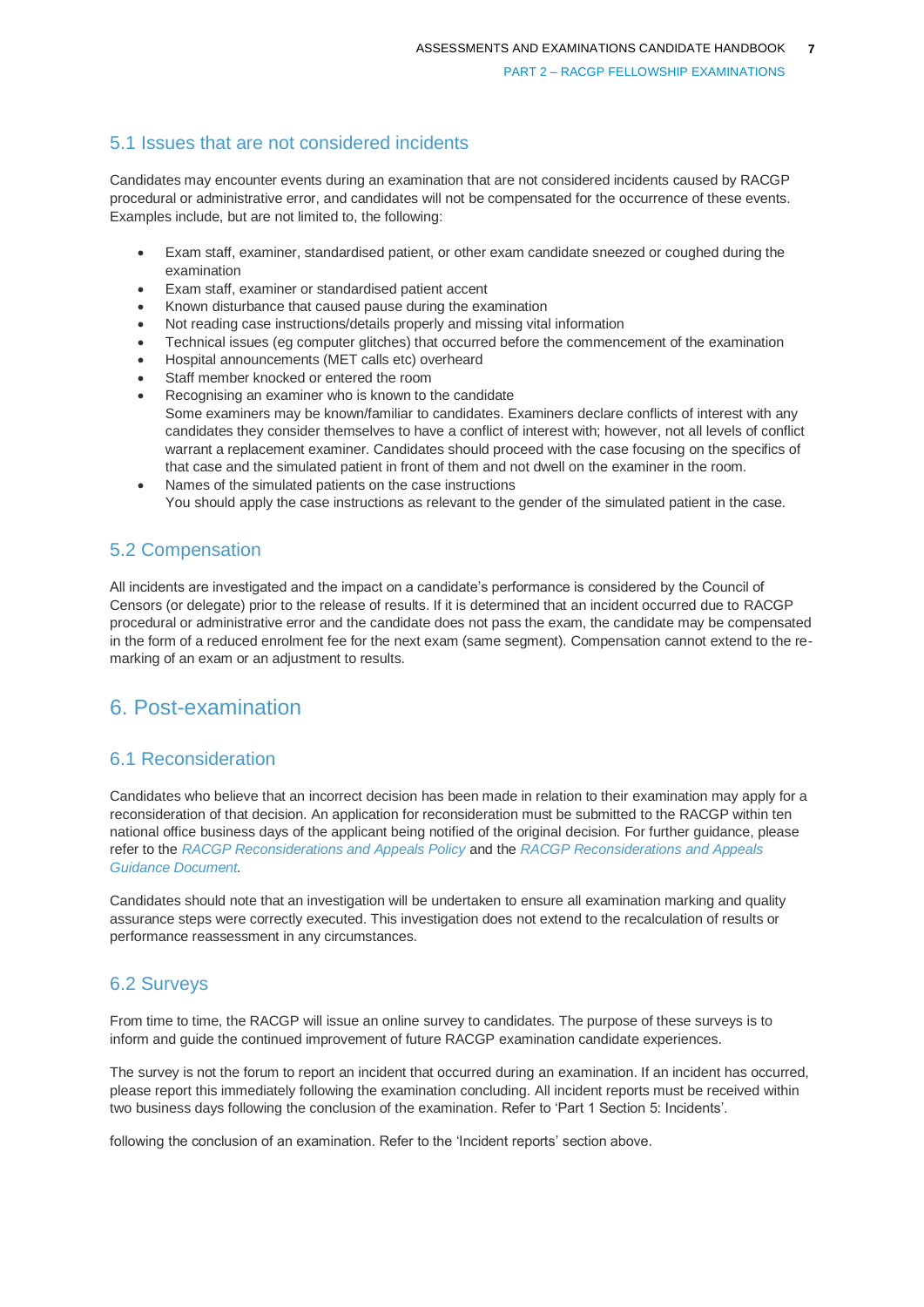# <span id="page-11-0"></span>7. Exam eligibility and exam attempts

Candidates for Fellowship are permitted to enrol in Fellowship examinations in up to six semesters over a maximum period of three years, subject to granted periods of suspension or leave.

From 1 January 2022, all medical practitioners who wish to commence their candidacy and attempt the Fellowship examinations must have undertaken an RACGP-approved program and met all exam eligibility requirements of the respective pathway before being eligible to sit the examinations.

Medical practitioners who have commenced their candidacy but have not passed all three Fellowship examination segments prior to 1 January 2022 will be required to undertake an RACGP-approved program (the AGPT Program, the Remote Vocational Training Scheme [RVTS] or the PEP) and meet all exam eligibility requirements of the respective pathway before being able to continue sitting the examinations. The candidate's period of candidacy will be suspended upon entering the program, until they have regained exam eligibility status.

For further information, please read the *[Fellowship Exam Attempts Policy.](https://www.racgp.org.au/education/registrars/fellowship-pathways/policy-framework/policies/fellowship-exam-attempts)*